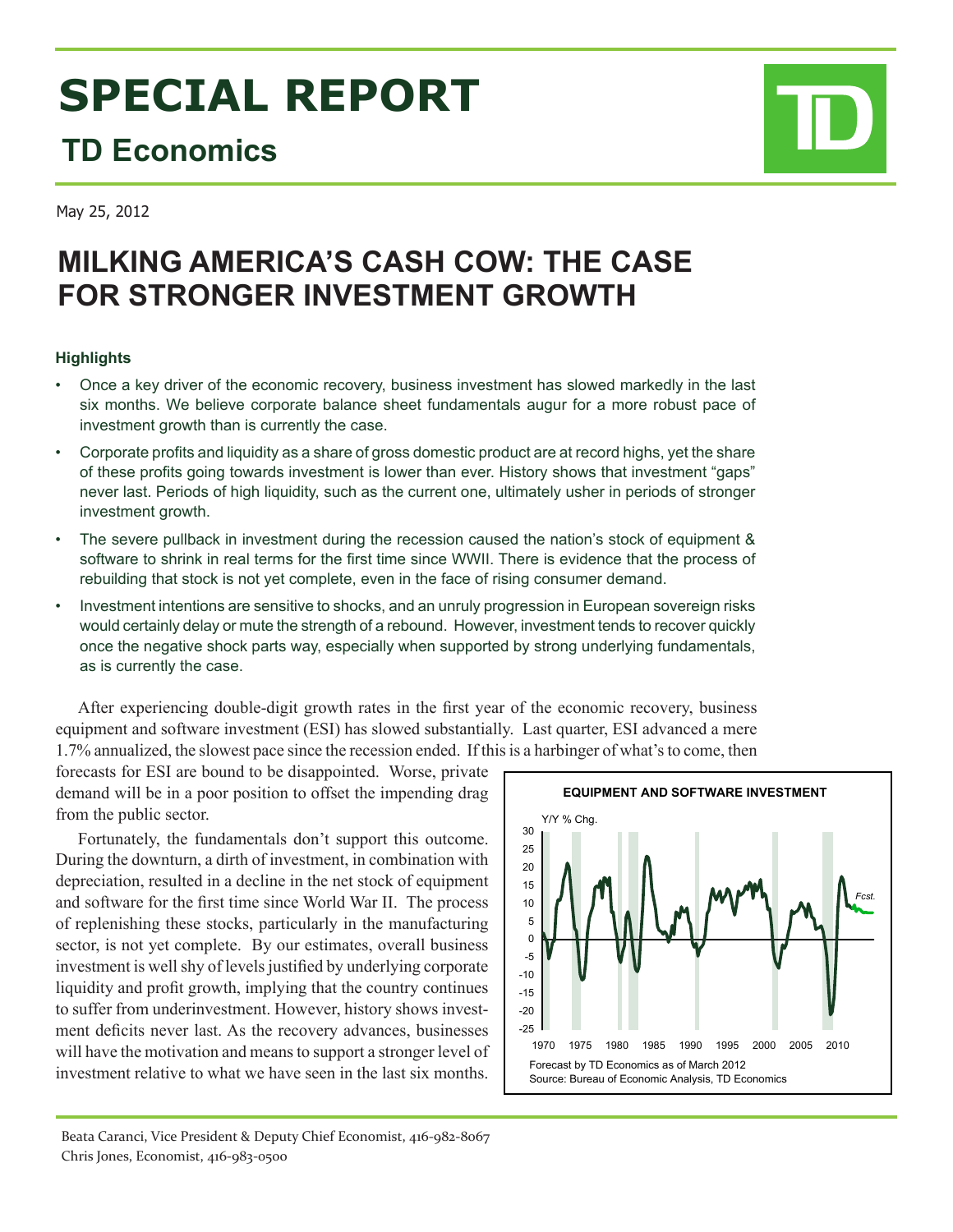

#### **ESI has led the current economic recovery**

One under-appreciated aspect of the current recovery is how well equipment and software investment has performed relative to other sectors of the economy. Between 2010 and 2011, the share of GDP devoted to ESI grew at its fastest pace in three decades. Today, ESI makes up 9% of the economy – its highest level in U.S. post-war history. From this perspective, the weak performance at the start of this year is rather anomalous.

The rebound in ESI in the early stages of the recovery was due to a variety of factors. To start off, equipment and software can have relatively short lifespans. Businesses that put off investing in E&S during the recession responded by replacing their aging stocks once the recovery was underway. Federal stimulus measures – such as the bonus depreciation tax credit – helped lower the user cost of capital, further supporting ESI in the wake of the downturn. And, unlike housing investment, ESI wasn't plagued by overcapacity, falling asset prices, and bad debts. Finally, a rebound in ESI could not have been possible were it not for a corresponding sharp recovery in profits and build-up in liquidity.

However, what was initially strong ESI growth has slowed substantially in recent quarters. In the opening quarter of 2012, ESI contributed a mere 0.1 percentage points (pp) to GDP growth, compared to 0.7 pp in 2011 and 0.9 pp in 2010. Part of the slowdown represents the economy's natural transition from investment-led to consumption-led growth. However, because the underpinnings of ESI look so favorable, it should remain a key contributor to economic growth over the next few years.

#### **Businesses won't sit on elevated liquidity and profits forever**

An unusual feature of this economic cycle is that both profits and liquidity are at record levels relative to GDP. Corporate profits now make up an astounding 10% of gross domestic product, nearly double its pre-recession average. Meanwhile, corporations are sitting on a mountain of cash. Liquid assets as a share of the economy have grown almost 50% since the recession. The ratio of current assets to short term liabilities – a common measure of liquidity – has risen to levels not seen in over 60 years.

Although corporate profits and liquidity are linked, they are not the same thing. Capital-intensive businesses that hold a lot of real assets can be highly profitable but they may have a relatively small share of assets that are very liquid. So, we ran some statistical simulations to figure out which one is a stronger driver of ESI growth. While both profits and cash are important for investment, cash is the more potent fuel. In our simulations, over a period of about nine quarters, the effect on ESI of a rise in the rate of liquidity accumulation was about two-thirds greater than that of a similar change in the rate of corporate profit growth.

However, we do not want to understate the importance of profits as a guide to ESI. We also compared after-tax profits of nonfinancial corporate businesses (net of dividends) with business fixed investment over time. Taking the difference between the two as a share of GDP offers a rough measure of over/under-investment in the economy.

This measure shows that a substantial gap has opened up between corporate internal funds and fixed investment since the recession. Currently at 16%, this is the largest and

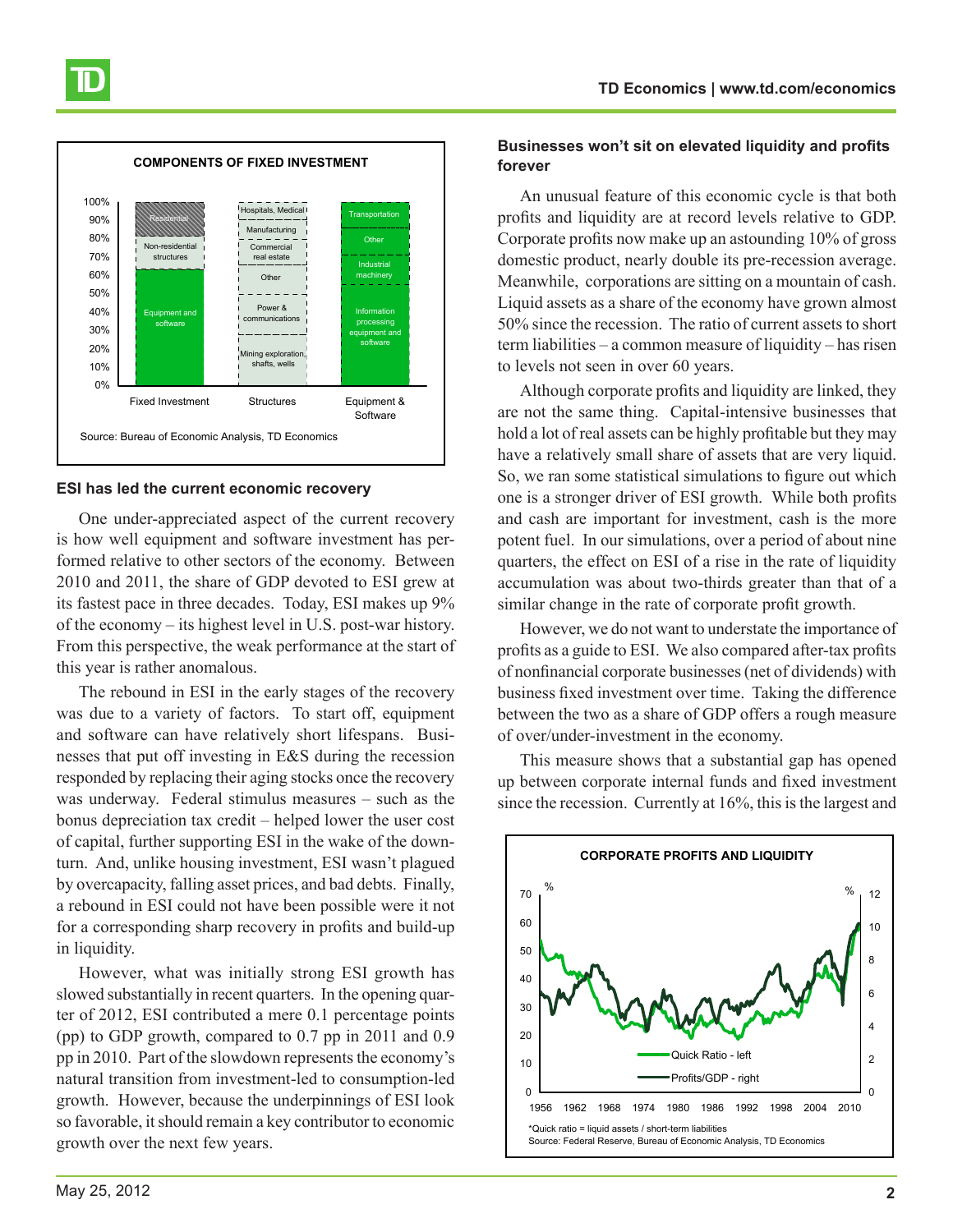



most sustained investment deficit on record. But if history is any guide, the gap will not persist indefinitely. Notice in the graph below that the series trends around  $0$  – the point where internal funds exactly equals fixed investment as a share of GDP. This means that while there are times when business investment exceeds or falls below internal funds, such deviations do not last. We forecast that by the end of this year, the gap will have closed to 10% and further to 3% by 2013.

With both profits and liquidity at elevated levels, it offers a compelling case that there's simply too much gas in the tank for ESI growth to sputter out, irrespective of the recent slowdown. The perceived need for extra liquidity will diminish eventually, and some of this surplus cash will find its way to other uses. While investment is one choice, there are other avenues – such as increasing dividend payouts or engaging in share buybacks. Evidence also indicates that periods of strong M&A activity are associated with higher levels of corporate liquidity.

#### **What about dividends?**

In fact, there is the possibility that an increase in dividend payouts would lower internal funds and narrow the investment gap even if business investment growth does not change. That is exactly what happened in 2005, when a one-time tax break on foreign earnings led to a mass repatriation of profits back to the United States. The result was a spike in internal funds in late 2005, followed by large dividend payouts and a subsequent drop in internal funds in early 2006. All the while, investment growth stayed stable.

If dividend payments were exceptionally low relative to history, it would have the effect of beefing up internal funds,





making today's investment gap look larger than it really is. But we suspect dividends are not skewing the overall picture. First, dividends are somewhat low relative to their historical average, but not particularly so. Between 1980 and 2007 dividends payments averaged 37% of after-tax profits; since 2009, when corporate profits began recovering, they've averaged 30%. Furthermore, if we add dividends back into the mix and just look at the ratio of fixed investment to corporate after-tax profits before dividend payouts, we find that it's still at its lowest level in history. This tells us that in the past businesses put a larger portion of after-tax profits towards investment than is currently the case. In our opinion, an investment gap very much exists.

#### **Need to replace depreciated stock**

Corporations are well-positioned to support a higher level of investment spending. The question now is which components of ESI are likely to see the most strength as liquidity is unleashed? To answer this, we need to know something about the country's oustanding stock of all equipment and software (E&S).

Each year a portion of the nation's capital stock depreciates through normal wear and tear or technological advances that make existing equipment obsolete. Assuming no efficiency gains in the production process, businesses must invest enough not only to replace this depreciated stock, but also to expand the stock to keep pace with growing output.

Rarely does aggregate ESI fall below the level needed to replace the portion of the stock lost to depreciation, but it does happen: in the 1930s, during the Great Depression; in 1942 and 1943, when private investment was diverted to build up the government-owned capital stock for the war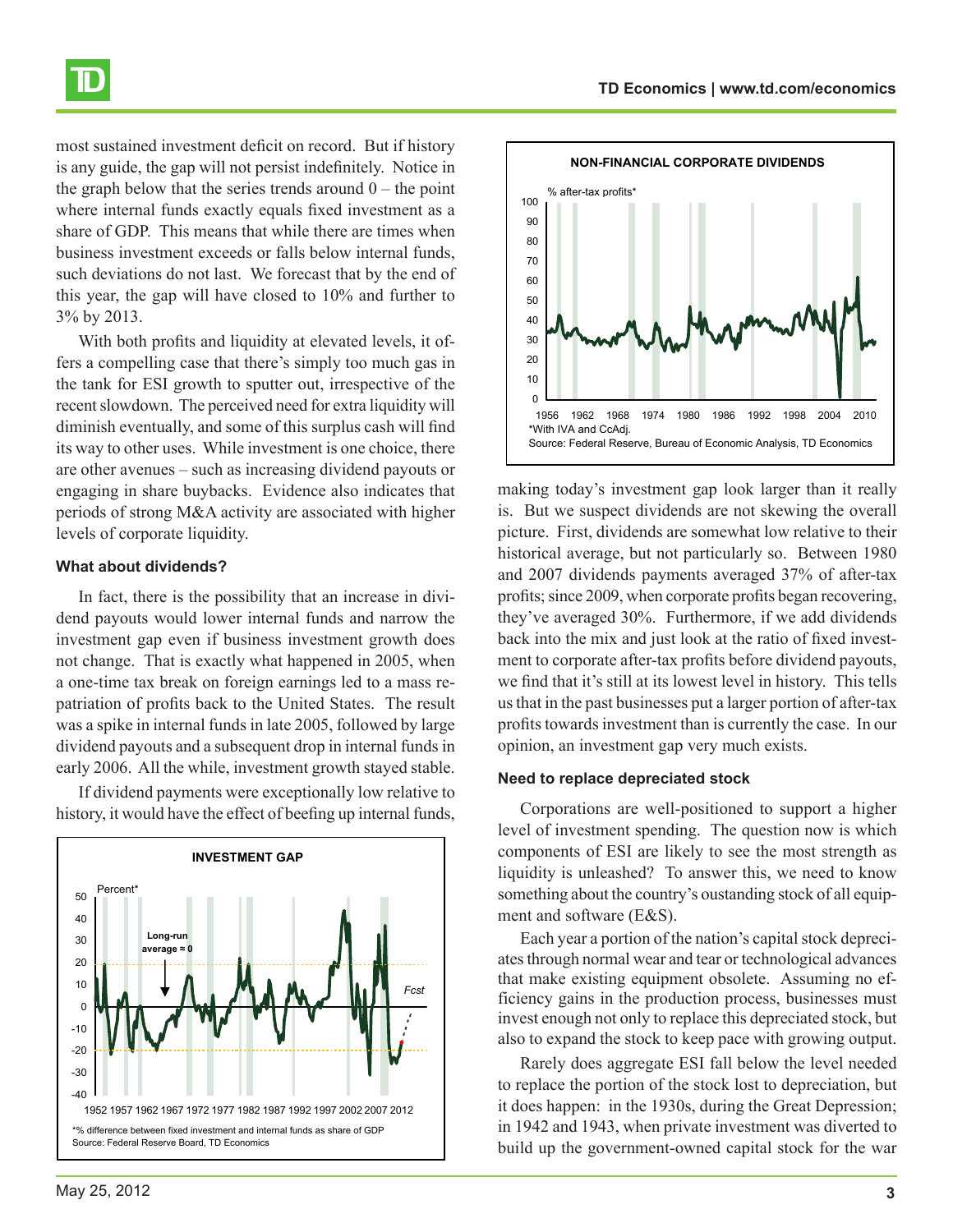



effort; and, finally, in 2009. The dramatic 22% drop in ESI during the recent recession led the nation's stock of equipment and software to shrink 1% in real terms for the first time in 66 years. That may not seem like much, but consider that on average the E&S stock grows by 3.6% a year.

Not all parts of the E&S stock shrank during the downturn. The net stock of computers and software, which accounts for half of the overall E&S stock, continued to grow but at a slower rate than before. The two areas that suffered most were industrial equipment (machinery, engines, fabricated metal products, etc) and transportation-related equipment (particularly trucks, but also autos, aircraft, ships, etc). The latter shrank an astounding 12% in real terms between 2008 and 2010, the last year for which data is available.

Three years after the recession and there's still a lot





of room for these stock to recover, especially in the areas where they suffered the steepest declines. Sticking with the transportation equipment example, in 2010, transportation investment surged 68% in real terms, but even this wasn't enough to outpace depreciation and the real net stock shrank yet again that year. In 2011, investment growth slowed to 26%, likely hindered by a lack of supply in the wake of the Japanese earthquake. By our calculations, this was enough to generate an increase in net stock for the first time since 2007, but there still remains a significant gap to make up from the recession. Indeed, if the goal is to get the stock of transportation equipment back to pre-recession levels, the process still has a lot of runway.

Admittedly, we have no way of knowing how much of the decline in any component of the E&S stock was structural rather than cyclical in nature. It could be that businesses implemented efficiency measures during the recession that reduced their need for certain types of equipment. If so, then the need to reconstitute these stocks may not be as pressing. However, it's likely safe to say that given the unusually steep nature of the past recession, cyclical forces were key to the declines and the ongoing need to build back stocks will continue to support investment growth in the future.

#### **Headwinds remain**

Although we can argue until the cows come home that the fundamentals support ongoing strength in ESI, we are cognizant of the possibility that elevated risk aversion behavior by firms, as evidenced by their cash stockpiles, could persist longer than anticipated. If so, this would stunt the growth momentum in ESI in the near term, but ultimately it won't change the solid underpinnings that exist.